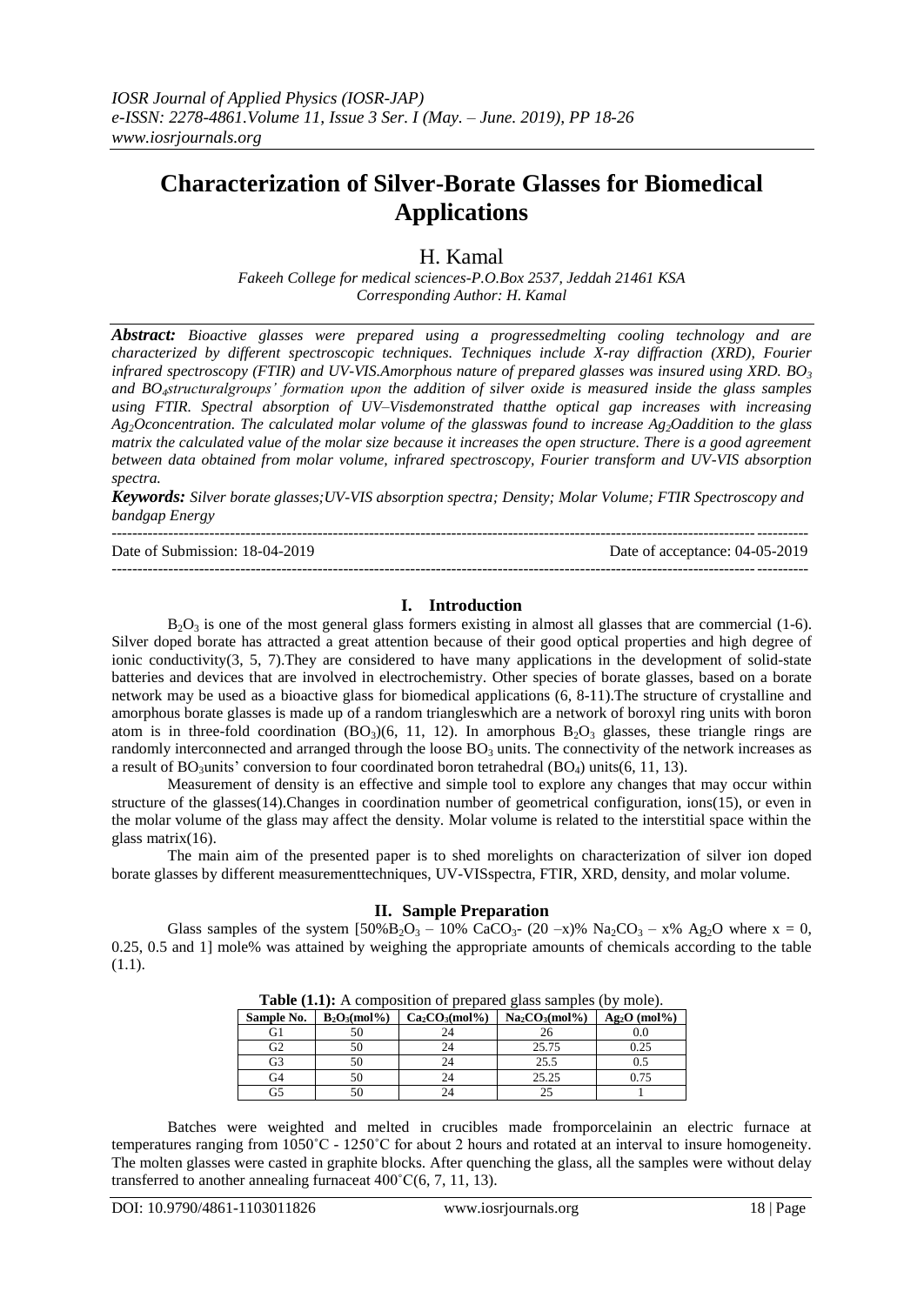# **III. Experimental Techniques**

# **3.1 X ray diffraction (XRD)**

X-ray diffraction patterns using a Philips PW1390 X-ray diffractometer equipped with copper  $K\alpha$ radiation of wavelength  $\lambda = 1.540$  Å using operating voltage 30 kV were used to investigate the internal structural arrangement of atoms or molecules constituting the studied samples examined. All scans were performed in the Bragg's angle (20) ranged between 10 and 70 $^{\circ}$ [\(17\)](#page-8-12).

#### **3.2 UV/vis. optical absorption spectra**

In order to study the structural changes results from increasing content of silver oxide to explore their effects on the other optical parameters, a UV/Vis. optical absorption spectrum of each sample was recorded within the wavelength range extended from 200-800 nm. This can be achieved by using a double beam spectrophotometer (Jasco 630 UV/Vis, Japan) using air as a reference sample and with a step of 2 nm. The measurementscan be used to obtain the direct band gap, indirect band gap and Urbach energy values for all prepared glass samples[\(18\)](#page-8-13).

#### **3.3 FTIR optical absorption spectrum**

Fourier transform infrared absorption signals of the studied borate glasses were measured at ambient room temperature in the wavelength range 4000-400 cm<sup>-1</sup> using a computerized recording FTIR spectrometer (Mattson5000, USA) equipped with mid infrared KBr beam splitter. Powdered samples were mixed with KBr in the ratio 1:100 for quantitative analysis and the weighted mixtures were subjected to a load of  $5t/cm^2$  in a revocable i.e to produce clear homogenous discs. Then, the absorption spectra were instantly measured after preparing the discs to avoid moisture attack [\(13\)](#page-8-8).

#### **3.4 The densityand molar volume**

Densitiesof the glass samples were measured by using the suspended-weight method. This method is based on the Archimedes principle. Xylenewith a density  $(0.871 \text{ g/cm}^3 \text{ at } 25^{\circ}\text{C})$  isused as the immersion liquid. The samples were weighed on a balance enclosed in a constant temperature box; the temperature is controlled at 22 $\rm{^{\circ}C}$  for all samples, with an accuracy of  $\pm$  0.1 $\rm{^{\circ}C}$ .

All the measurements were made using a digital balance (M/S Sartorius, model BP 221S, USA). Thedensity of a glass was taken as the average of at least four samplesto get an accurate value of density. The experimental error in the density was estimated to be  $\pm$  0.01 g/cm<sup>3</sup>. The samples were suspended by a fine nickel-chrome wire diameter 0.1 mm.

The density was calculated according to the formula.

 = − ……………………..(1.1)

Where  $W_a$  is the weight of the sample in air,  $W_b$  is the weight of the sample in xylene and D is the density of buoyancy at room temperature.

Corrections were done for the submerged and unsubmerjedparts of the suspended wire in xylene and air respectively as well as for the force due to surface tension. Fourwell-tempered, bubble-free glass samples from different batches of the same composition were measured individually and the average values of their densities taken.

The molar volume of all glass samples can be calculated by using the molecular weight of the glasses. The molar volume values were calculated by using the obtained densities and weight of one mole of the sample, with the help of the following equation:

 = …………………….. (1.2)

Miis the molar mass of the glass and Mi =  $C_iA_i$ . Here Ci and Ai are the molar concentrations and molecular weights of the  $i<sup>th</sup>$  component, respectively and d is measured density [\(16\)](#page-8-11).

#### **3.5. pH measurements**

Changes in solution pH wereanalyzed when bioactive glassesare dissolved in simulated body fluids (SBF). pH values were measured by a pH- meter (Jenway-3150 Premier Portable pH/mV/ Temperature Meter with an accuracy of 0.01).The calibration of the electrode against buffer solution was performed at an interval of 48 h [\(19\)](#page-8-14).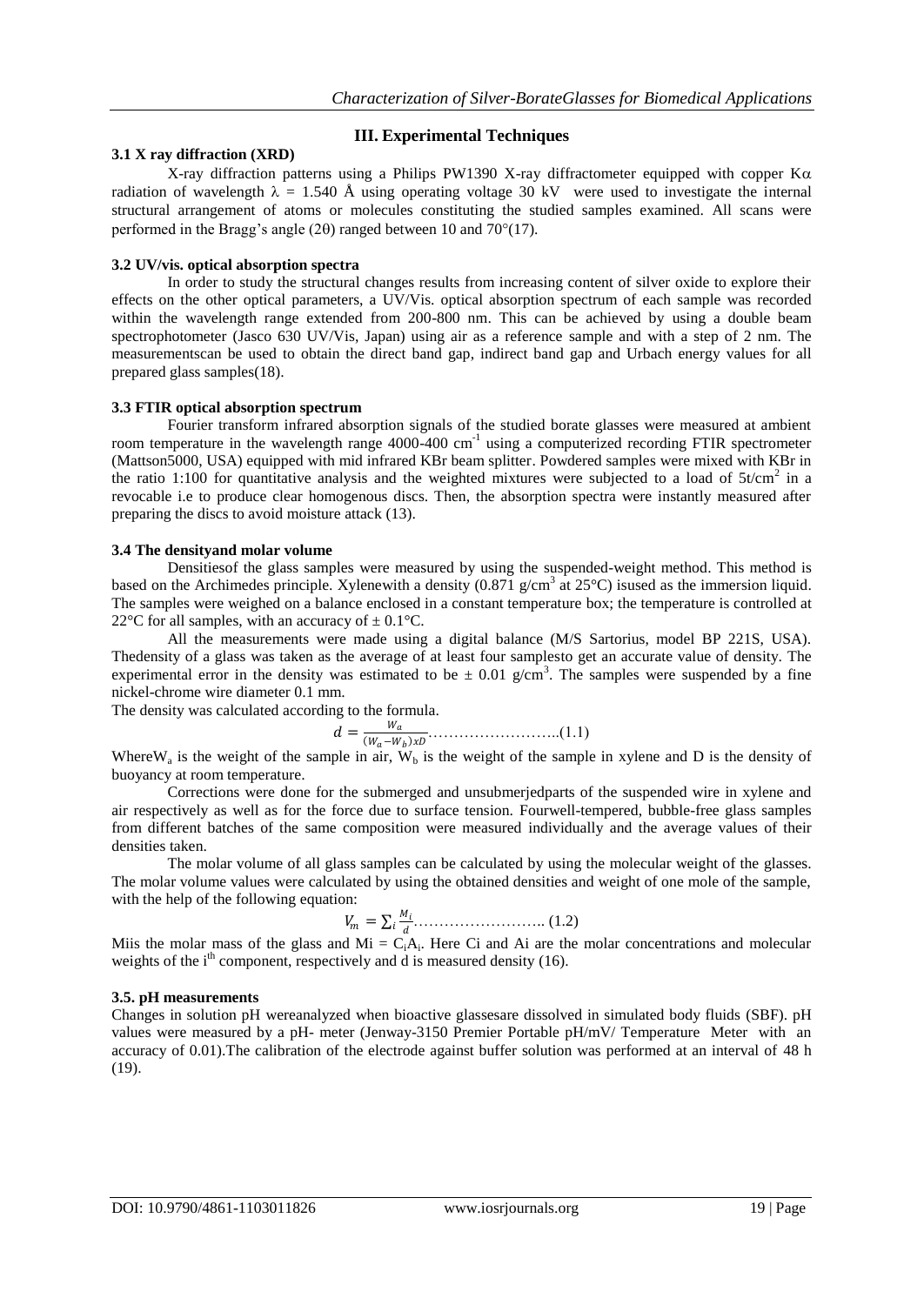# **IV. Results and Discussion**

From the different types of measurements mentioned discussed above, the results obtained can be discussed as follows:

### **4.1 X-Ray Diffraction Analysis**

X-ray diffraction (XRD) is one of the most analytical non-destructive techniques that give information related to the microstructure, physical characteristics and chemical composition of studied glasses[\(20\)](#page-8-15).

The X-ray powder analysis of samples (Fig. 1.1) reveals the presence of two broad humps and doesn't exhibit any detectable peaks. This confirms the correct preparation procedures of glass samples.



**Figure (1.1):** XRD of the glass samples with different contents of  $Ag<sub>2</sub>O$ .

# **4.2 Density and Molar Volume**

The density measurement is considered to be greatlyimportant tool to distinguish the structural changes of the glass network[\(21\)](#page-8-16). There is a relation between the structure of the glass and density is since, the density is believed to change obviously[\(22\)](#page-8-17). The density depends on the coordination number, non-bridging oxygen's and existence of the cross-linking in structural units[\(23\)](#page-8-18). Basically,parameters mentioned above influence the packing of the structural units and finally change the volume of the bulk glass samples. Since, the network structures and arrangement of building units can used to describe the molar volume of glassesas it deals directly with the spatial structure of the oxygen network[\(4\)](#page-8-19).

The measured density and calculated molar volumeof the glass samples are shown in Table (2.2). The density of present samples appears to increasegradually from 2.467 to 2.442gm/cm<sup>3</sup> with increases of Ag<sub>2</sub>O content. This may be attributed to mightbe the formation on non-bridging oxygen (NBOs). The behavior of molar volume essentially depends on the density of glasses and as expected in the present glasses case, it follows a trend opposite to density.

The variation of density and molar volume with concentration of  $Ag_2O$  is shownin figure (1.2)

From the calculated molar volume, it can be seen that there is an increase in molar volume with increasing content of Ag<sub>2</sub>O. This increase could be attributed to Ag<sub>2</sub>O opening the glass network. This increase may also reveal the network homogeneity thus, reflects the strengthening of internal chemical bonds.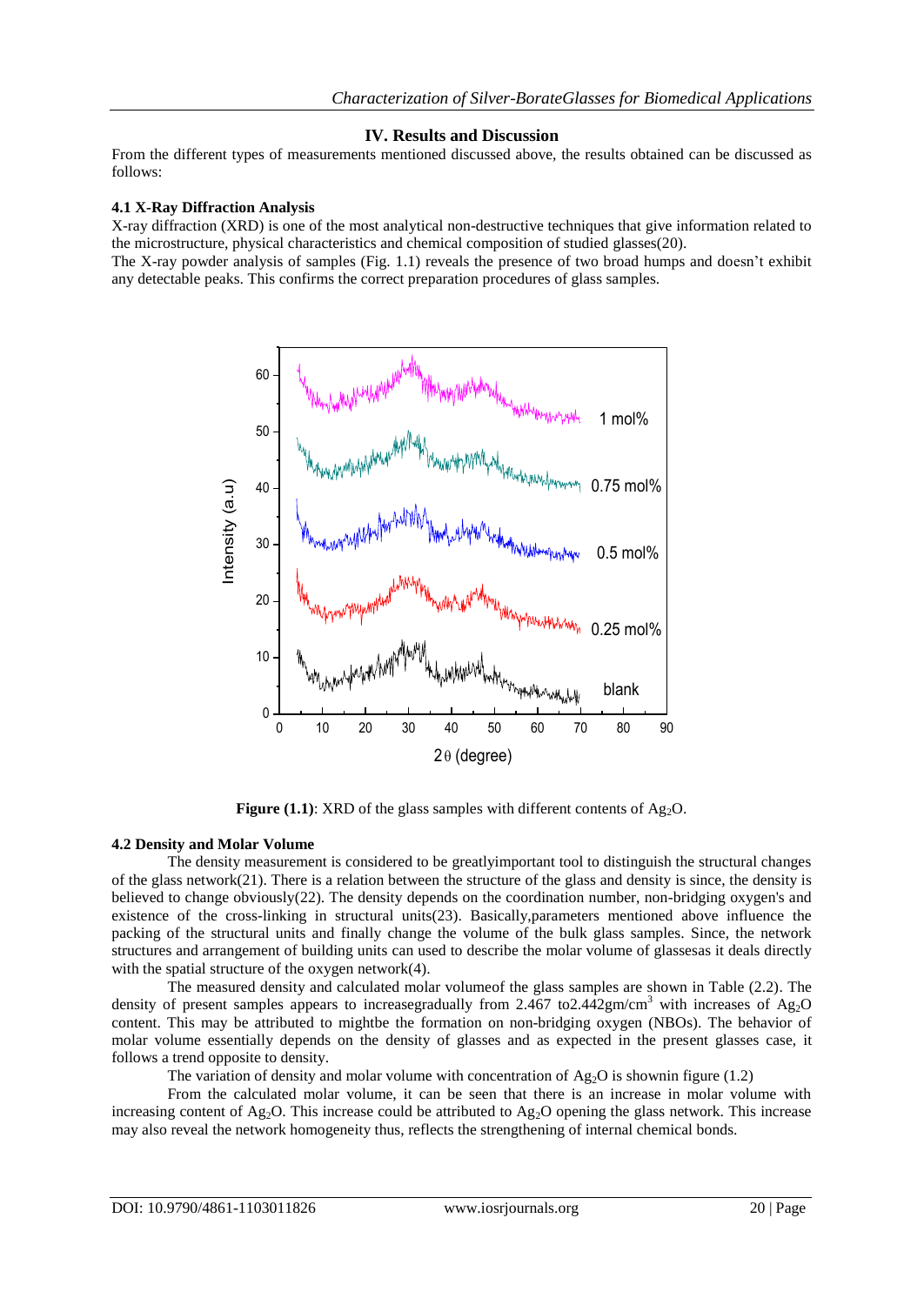| <b>Table</b> (1.2). Density (p), moial volume (yiii) of bolate glasses doped with $\iota_{15/2}$ |                |                                    |                 |  |  |  |
|--------------------------------------------------------------------------------------------------|----------------|------------------------------------|-----------------|--|--|--|
| Sample                                                                                           | $Ag2O$ content | Density                            | Molar volume    |  |  |  |
|                                                                                                  | $(mol\%)$      | (gm cm <sup>-3</sup> ) $\pm$ 0.002 | $\text{(cm}^3)$ |  |  |  |
| G1                                                                                               |                | 2.467                              | 28.489          |  |  |  |
| G2                                                                                               | 0.25           | 2.462                              | 29.496          |  |  |  |
| G3                                                                                               | 0.5            | 2.459                              | 30.532          |  |  |  |
| G4                                                                                               | 0.75           | 2.451                              | 31.502          |  |  |  |
| G5                                                                                               |                | 2.442                              | 32.498          |  |  |  |

**0.00 0.25 0.50 0.75 1.00 2.440 2.445 2.450 2.455 2.460** 3) **2.465 2.470**  $\overline{\phantom{a}}$ Molar Volume  $\frac{2.455}{2.455}$ <br>  $2.450$ <br>  $2.445$ <br>  $2.440$ <br>  $0.00$   $0.25$ <br>  $0.50$ <br>  $9.2$  (mol%) **28 29 30 31**<br> **30**<br> **30**<br> **30**<br> **31**<br> **31**<br> **31 32 33**  $(a<sub>1</sub>)$  $\sim$   $\sim$ 

**Table**  $(1.2)$ : Density  $(0)$ , molar volume  $(Vm)$  of borate glasses doped with  $Ag_2O$ 

**Figure (1.2):** Compositional dependence of density ( $\rho$ ), and molar volume ( $V_m$ ) for borate glass doped  $Ag<sub>2</sub>O$ 

#### **4.3 Solubility Measurement**

It is well known thatthe main processes by which silicate, borosilicate and borate bioactive glass degrade and convert to an HA-like material have attracted many investigator [\(24-26\)](#page-8-20). The degradation kinetics of the glass and the conversion to hydroxyapatite have been evaluatedin vitro by immersing the glass into aqueous phosphate solution at normal human body temperature at  $37 \degree C$ , and measuring the weight loss percentagefor glass as a function of immersion time [\(11\)](#page-8-6).

Fig (1.3) shows the changes occur in pH upon submergingglass samples into phosphate solution. pH changes were recorded at different time intervals up to 30 days. pHstarts (8.05~8.3) and reaches a maximum valuesdepending on the concentration of silver oxide percentage added to the glass matrix. The increase in pH occurs when all glasses are soaked into solution within the first 5 days of immersion. The degradation is also be associated with dissolution of ions and soluble some soluble species (e.g. Na<sup>+</sup> and  $(BO<sub>3</sub>)<sup>3-</sup>$ , depending depends mainly on the glass composition) into the solution and leaching of cations out of the glass. Besides that,sodium ions exchange with H<sup>+</sup> ions insolution. In addition, these conversion products has been characterized using different structural, chemical and micro chemical techniques[\(27\)](#page-8-21).

The concentration of Ag<sub>2</sub>O strongly influences the acid or base properties on surface of bioactive glass. Also, the amount of Ca plays an important role in interaction of glass and phosphate solution[\(28\)](#page-8-22). Molar adsorption heats developed by the interaction of phosphate solution and glasses indicate the possibility of cooperative effects among calcium cations, which are present in relatively high amounts[\(29\)](#page-8-23).

It is well known that addition of sodium to borate glasses increases the chemical durability since it decreases the weight loss[\(24\)](#page-8-20). Figure (1.4) shows the percent weight loss of all prepared glass samples during different immersion periods. The prepared glasses possesses a considerable range of degradability greater than that in case of silicates, this is because the prepared samples experience a weight loss approximately 14% in about 30 days of immersion into phosphate solution. All results in weight loss measurements agree well with that obtained of other well-accepted soluble bioactive glass compositions [\(6,](#page-8-4) [7,](#page-8-3) [11,](#page-8-6) [13\)](#page-8-8).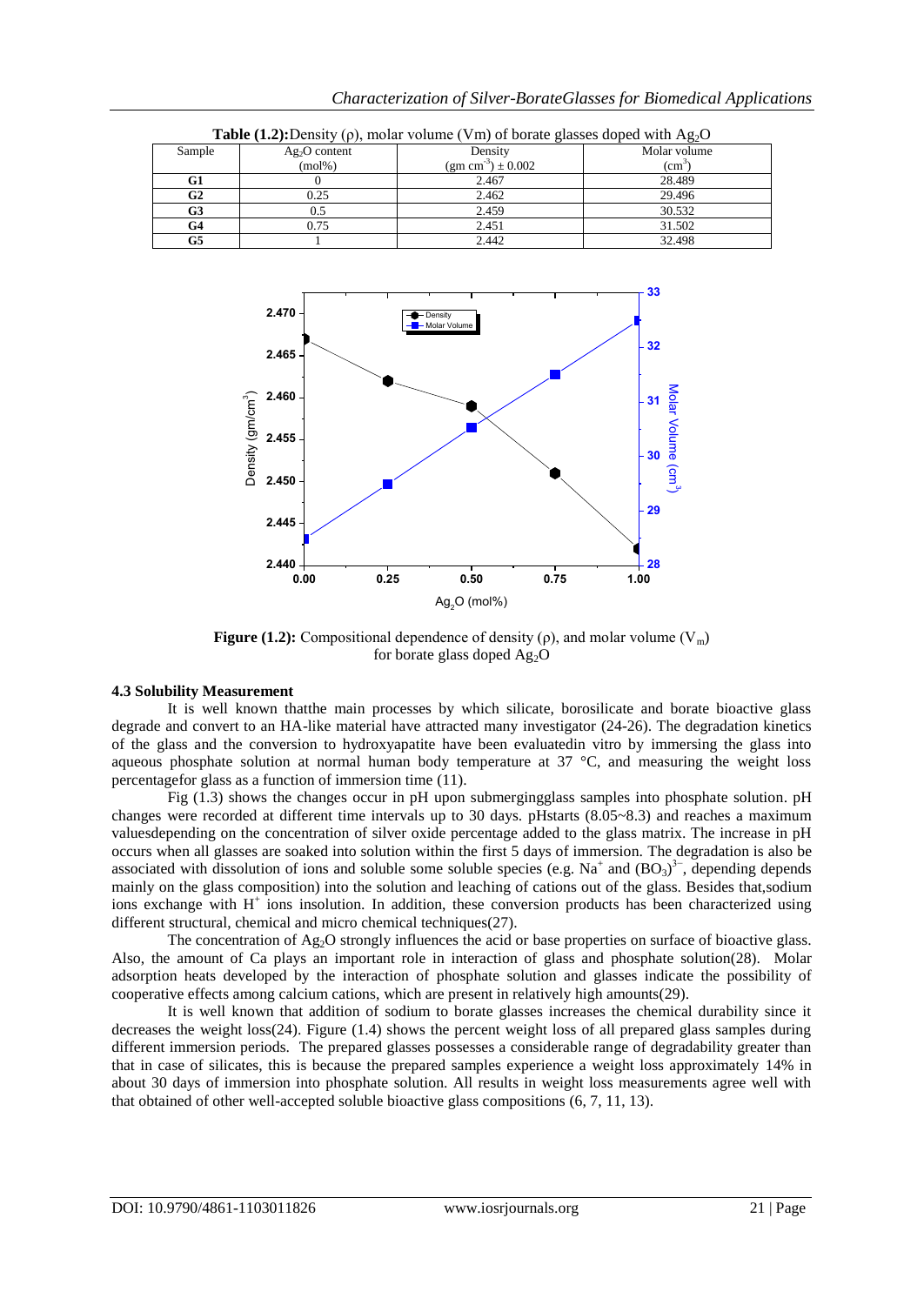

**Figure (1.3):** pH dependence of borate glass doped Ag<sub>2</sub>O.



**Figure (1.4):** Weight loss dependence of borate glass doped Ag<sub>2</sub>O.

# **4.3 FTIR Analysis**

FT-IR spectroscopic analysis is mainly considered as a powerful tool for analysis of materials composed or contains different functional groups including organic, inorganic and mixed samples that include polymers and glasses[\(30\)](#page-8-24). It is a simple and efficient technique that carriesa large amount of structural information[\(31\)](#page-8-25). So, it has been used here to get this get more structural information. Vibrational spectroscopy analysis (IR) used to import information related to the structural and chemical composition.

Figure (1.5) represents FTIR spectroscopy of prepared borate bioactive glasses. The figure indicates that samples have mainly specific vibrational modes. These modes are attributed to B-O bond stretching of the tetrahedral BO<sup>4</sup> units, bending of B-O-B linkages in the borate networks, asymmetric stretching relaxation of the B-O bond of trigonal  $BO_3$  units[\(6,](#page-8-4) [7,](#page-8-3) [10,](#page-8-26) [11,](#page-8-6) [13\)](#page-8-8). These vibrational modes were observed at  $700 \text{cm}^{-1}$ , between the wavenumber range1600~1200cm<sup>-1</sup> andbetweenwavenumber range1200~800cm<sup>-1</sup>respectively.Stretching of the BO<sub>4</sub> structural appears around 1050 cm<sup>-1</sup>. Bending vibrations of BO<sub>3</sub> triangles and stretching vibrations of BO<sub>3</sub> units with non-bridging oxygen appeared at the band in the range  $665 \sim 695$  cm<sup>-1</sup>[\(6,](#page-8-4) [7,](#page-8-3) [10,](#page-8-26) [11,](#page-8-6) [13\)](#page-8-8). Bands centered at 1630 cm<sup>-1</sup> and 2330 cm<sup>-1</sup> are attributed to O-H bending due to absorption in this region and the existence of some adsorbed water. The band  $535~550~cm^{-1}$  may be due to vibrations of sodium cations through the glass network. The band around  $1450 \text{ cm}^{-1}$  can be assigned to B-O stretching vibrations and is mainly the linkage between oxygen and different groups as well as B-O bridging between boroxol rings and trigonal  $BO<sub>3</sub>(6,$  $BO<sub>3</sub>(6,$ [7,](#page-8-3) [10,](#page-8-26) [11,](#page-8-6) [13\)](#page-8-8).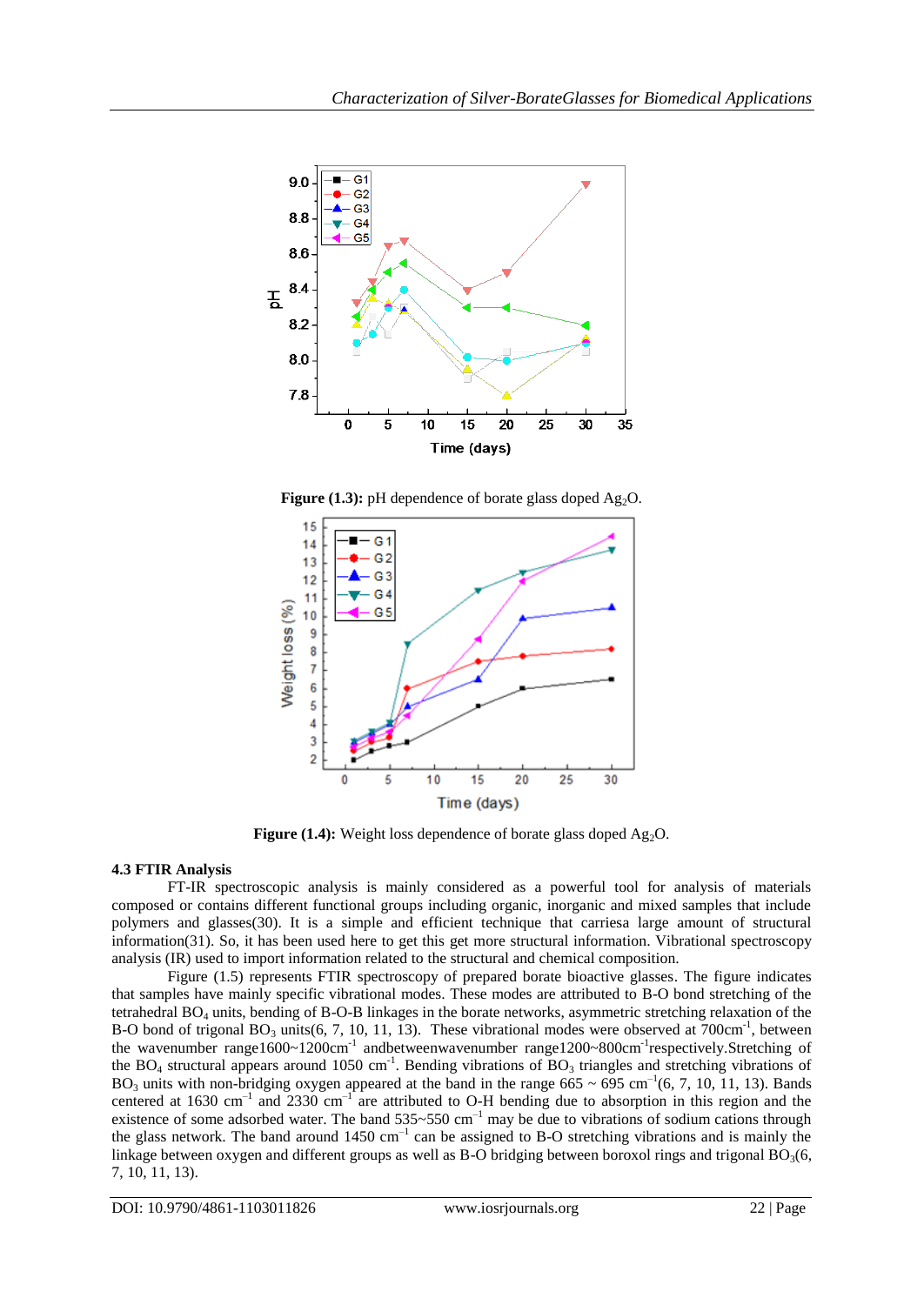

**Figure (1.5):** FTIR of the glass samples with different contents of  $Ag<sub>2</sub>O$ .

#### **4.4 Determination of optical energy gap (Eg).**

It is well-known that studying optical absorption spectral data suggests useful information about band structure of different compounds[\(32\)](#page-8-27). During the absorption process, an electron move from a lower to higher energy state through absorption of a specified energy in the form of photons[\(33\)](#page-8-28). Different types of possible electron transitions can be established by the changes in the absorbed radiation.

Evaluation of optical band gap ( $E_a = hc/\lambda$ ) occurs by noticing the sudden change in the fundamental absorption. This sudden change can be defined as (absorption edge)

Absorption coefficient  $(\alpha)$  represent the relative rate of decrease in light intensity given by;

$$
\alpha = 2.303 \frac{A}{d} \tag{2-2}
$$

Where $(A)$  is the absorbance and  $(d)$  is the sample thickness.

The relation between the absorption coefficient of amorphous materials and energy of the incident photon can be presented as follows.

$$
(ahv) = C(hv - E_g)^n for hv > E_g
$$
  
\n
$$
(ahv) = 0 for hv < E_g
$$
  
\n
$$
(2-4)
$$

where  $E<sub>g</sub>$  is the optical energy gap, C is a constant and n is the power that can take values 1, 2, 3, 1/2 and 3/2, this depends on the nature of the electron transitions responsible for the optical absorption (1/2 for direct electronic transition in the k space and 2 for indirect electronic transition across indirect energy gap and 1, 3 for forbidden transitions).

Optical band gaps were calculated using absorption spectra for direct and indirect transitions for all prepared glass samples. The absorption coefficient  $\alpha(v)$  is related to the optical band gap energy (Eg) at the higher photon energy or in the Tauc region. Then, according to Davis and Mott [\(34\)](#page-8-29),

$$
\alpha(\mathbf{v}) = \frac{B(h\mathbf{v} - \mathbf{E}_g)^n}{h\mathbf{v}} \dots \dots \dots \dots \dots \dots \dots (1)
$$

Where n is the index that depends on the nature of electronic inter-band transitions. It has different values according to the type of transition; direct or indirect. So that,  $n = \frac{1}{2}$  for allowed direct transitions,  $\frac{3}{2}$  for forbidden direct transitions, 2 for indirect allowed transitions, 3 for indirect forbidden transitions. B is a constant,  $E_{\varphi}$  is the optical band gap energy, hv is the energy of the incident photon.

Extrapolation of the linear portion of the plots between  $(ahv)^{1/2}$  and hy to the X-axis where  $(\alpha h v)^{1/2}$ =0 gives the values of the band gap energy.

 $\alpha$ (v) is an exponential function of photon energy (hv) at the lower photon energy or in the Urbach region as derived by the Urbach,

$$
\alpha(\mathbf{v}) = \alpha_0 exp \frac{h \mathbf{v}}{E_u} \dots \dots \dots \dots \dots \dots \dots \dots (2)
$$

where  $\alpha_o$  is a constant, Eu is the Urbach energy which indicates the band tailingwhich is the width of the localized states in the normally forbidden band gap[\(35\)](#page-8-30). Eu is related to the optical electronic transition

between a localized band tail and extended band. Urbach energy values (ΔE) were calculated by taking the reciprocals of the slopes of the linear portion in the lower photon energy region of these curves.The Urbach energy is found out from the graph is listed in Table (1.3).

The indirect and direct transitions can be determined by plotting a function of photon energy  $(E=h\nu)$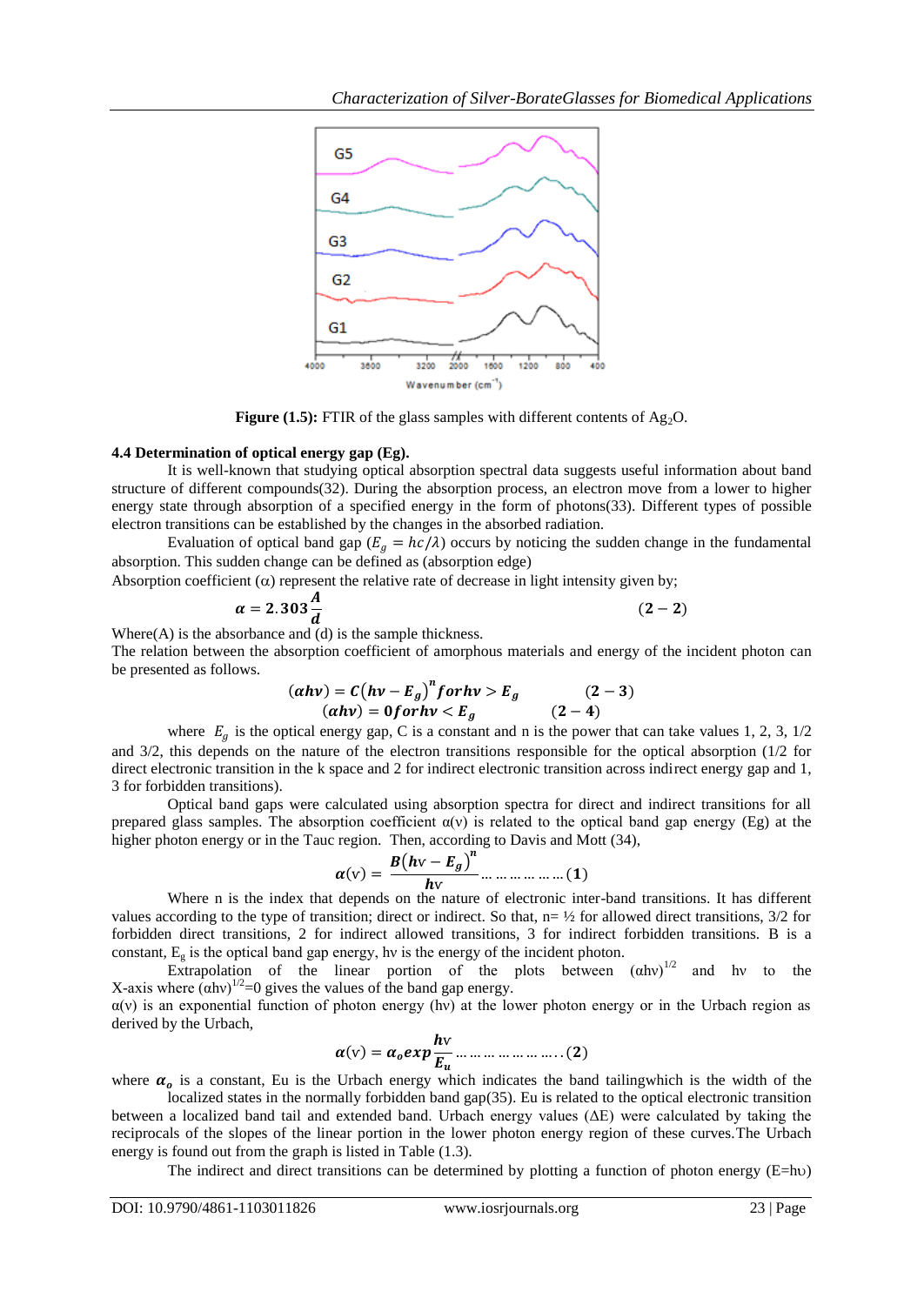and  $(\alpha$ h $)^2$  and optical band gaps for can be calculated respectively. The respective values of E<sub>opt</sub>were obtained by extrapolating to  $(\text{ahv})^{1/2} = 0$  for indirect transitions and  $(\text{ahv})^2 = 0$  for direct transitions[\(35\)](#page-8-30).

Figures (1.5, 1.6) show plots for the direct band gap, indirect band gap and Urbach energies for the present samples and their values are listed in Table (2.2). From the results, it can be shown that  $E_{\text{on}}$  increases with increasing Ag<sub>2</sub>O content. This may results in some change in bonds which is reflected by lowering of band gap values. The noticed change may also arise from the photon-lattice interaction [\(4,](#page-8-19) [6,](#page-8-4) [7,](#page-8-3) [13\)](#page-8-8). The shift of the absorption band to the higher energy corresponds to the increase in NBO's making the structure open. These results agree with our results for molar volume which also show an increase confirming the opening of a structure.

The behavior of the optical transition is similar to the trend of the density data. The increase in band gap value may be related to compactness of the glass structure. Moreover, the increasing values in band gaps due to the formation of  $BO_4$  units or the formation of bridging oxygen  $(4, 6, 7, 13)$  $(4, 6, 7, 13)$  $(4, 6, 7, 13)$  $(4, 6, 7, 13)$ .

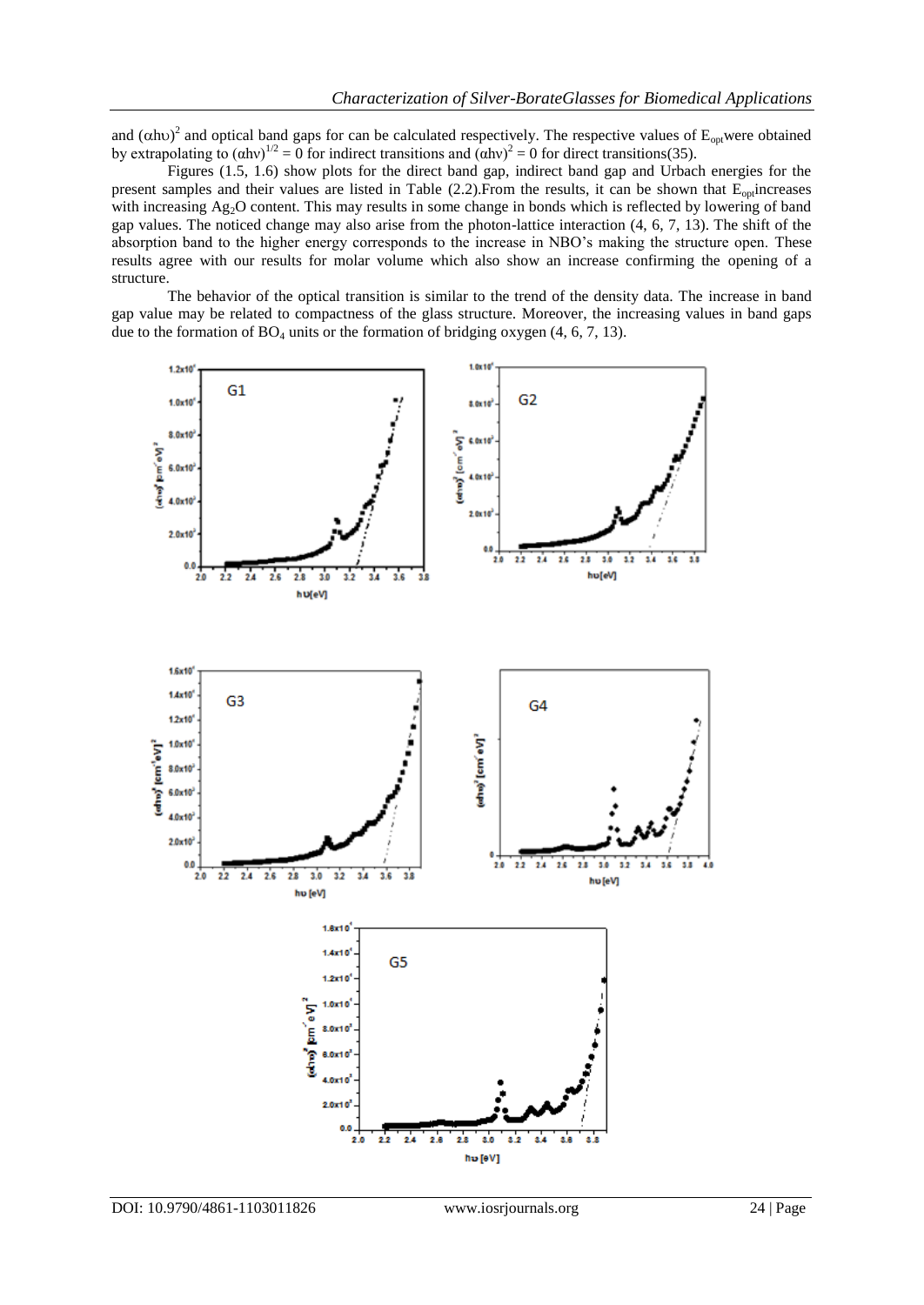



Figure (3.5): Direct optical band gap as a function of photon energy for borate glasses

**Figure (3.6):**Indirect optical band gap as a function of photon energy for borate glasses doped with Ag<sub>2</sub>O.

**Table (1.3):** *Direct and* indirect optical band gap as a function of photon energy for borate glasses

| doped with $Ag2O$ .    |      |      |      |      |      |  |  |  |  |
|------------------------|------|------|------|------|------|--|--|--|--|
| Sample No.             |      |      |      |      | Ū٢   |  |  |  |  |
| Direct band gap (eV)   | 3.28 | 3.39 | 3.58 | 6.62 | 3.71 |  |  |  |  |
| Indirect band gap (eV) | 2.94 | 3.09 | 3.15 | 3.25 | 3.3  |  |  |  |  |
| Urbach energy (eV)     | ).55 | 0.61 | 0.72 | 0.79 | 0.86 |  |  |  |  |

# **V. Conclusion**

XRD results reveal that the prepared glasses were amorphous. Ultraviolet-Visible (UV-VIS) absorption spectra indicated that the optical band gap increases with the increase of  $Ag<sub>2</sub>O$  content. Urbach energy is observed between 0.55 - 0.86eV. The measured pH values and percentage of weight lossfor glass have increased with the Ag<sub>2</sub>O addition.Density and molar volumes of the prepared samples increase gradually with the increase of Ag<sub>2</sub>O content due to closing of the structure of glasses. FTIR results reveal that groups of BO<sub>3</sub> and BO<sub>4</sub>work as network structural groups while sodium and silver appear in interstitial positions.